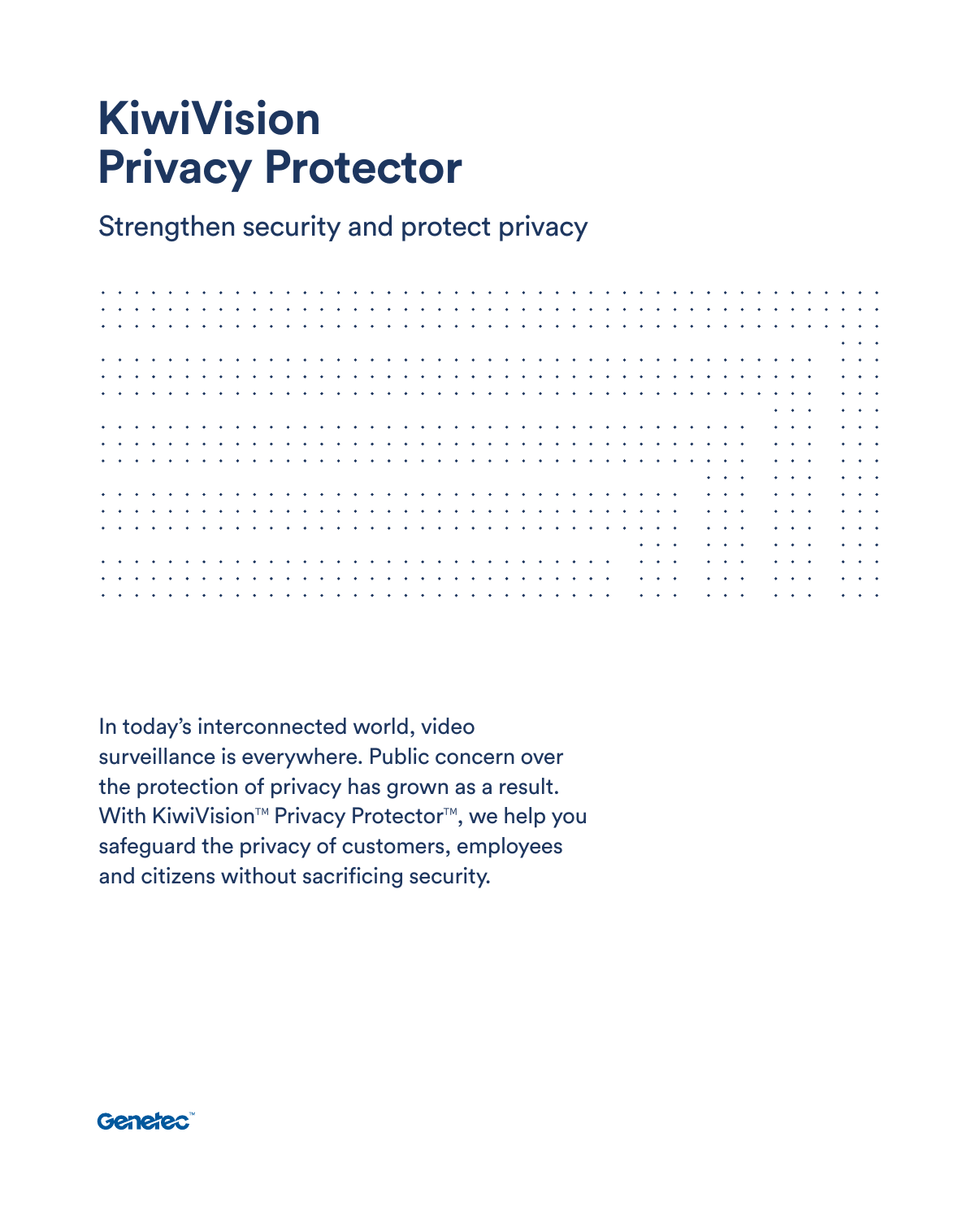## **Ensure privacy without compromising evidence**

KiwiVision Privacy Protector is a module of our Security Center platform designed to ensure the privacy of individuals recorded by your video surveillance system while safeguarding potential evidence.

It dynamically anonymizes individuals in the camera's field of view without obscuring actions and movements. This ensures your ability to proactively monitor events is not affected.





**Customize anonymization of live and recorded video**



**Keeps movements, actions and events recognizable**



**Control access to original footage using privileges and groups**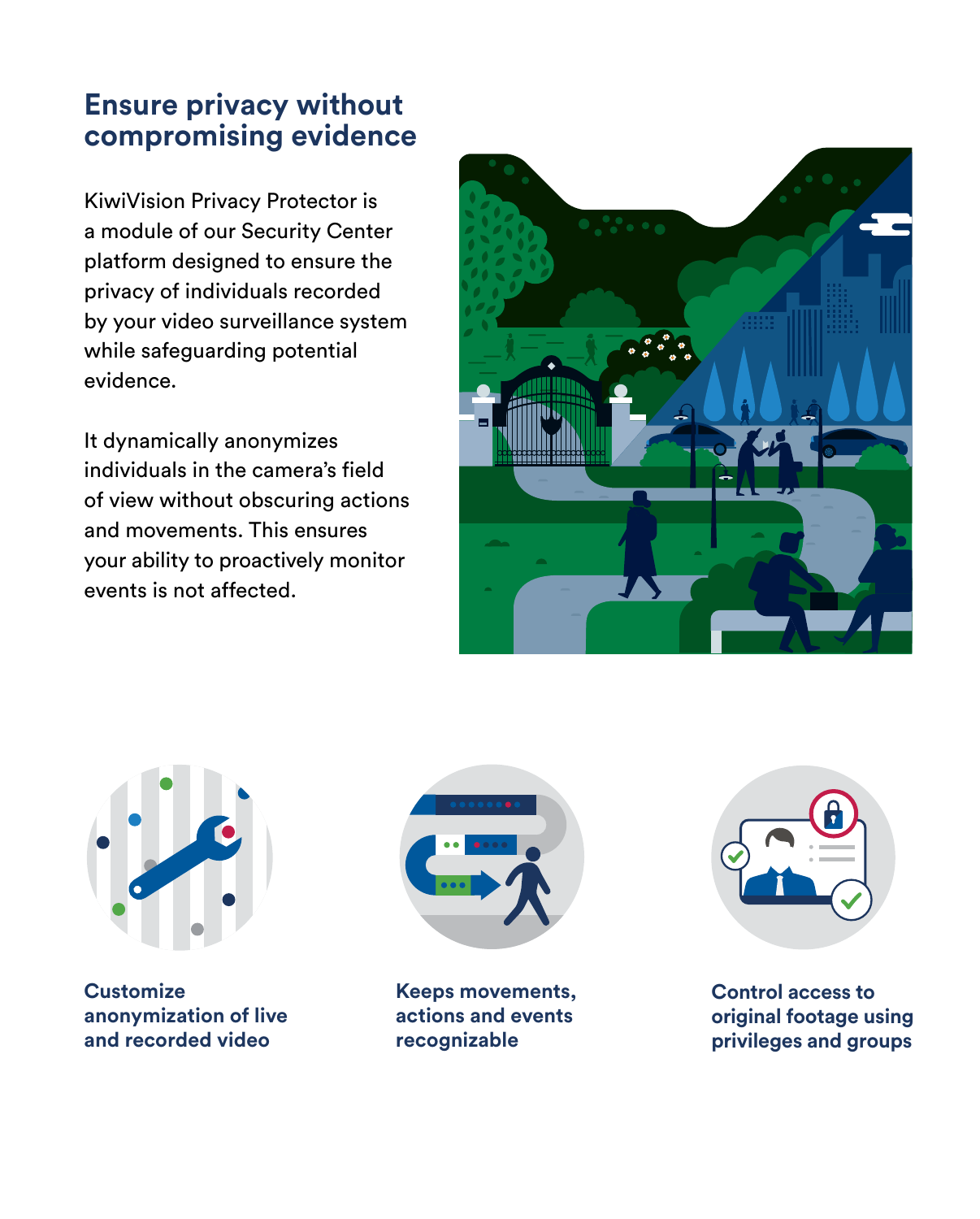## **Operators see only what they need to see**

Using permissions, you can easily control which operator can review the original footage. When an incident occurs, authorized operators can access it directly from Security Center's monitoring interface, ensuring investigations are not slowed down. The original recording can also be encrypted using certificates and chip cards to prevent unauthorized access.